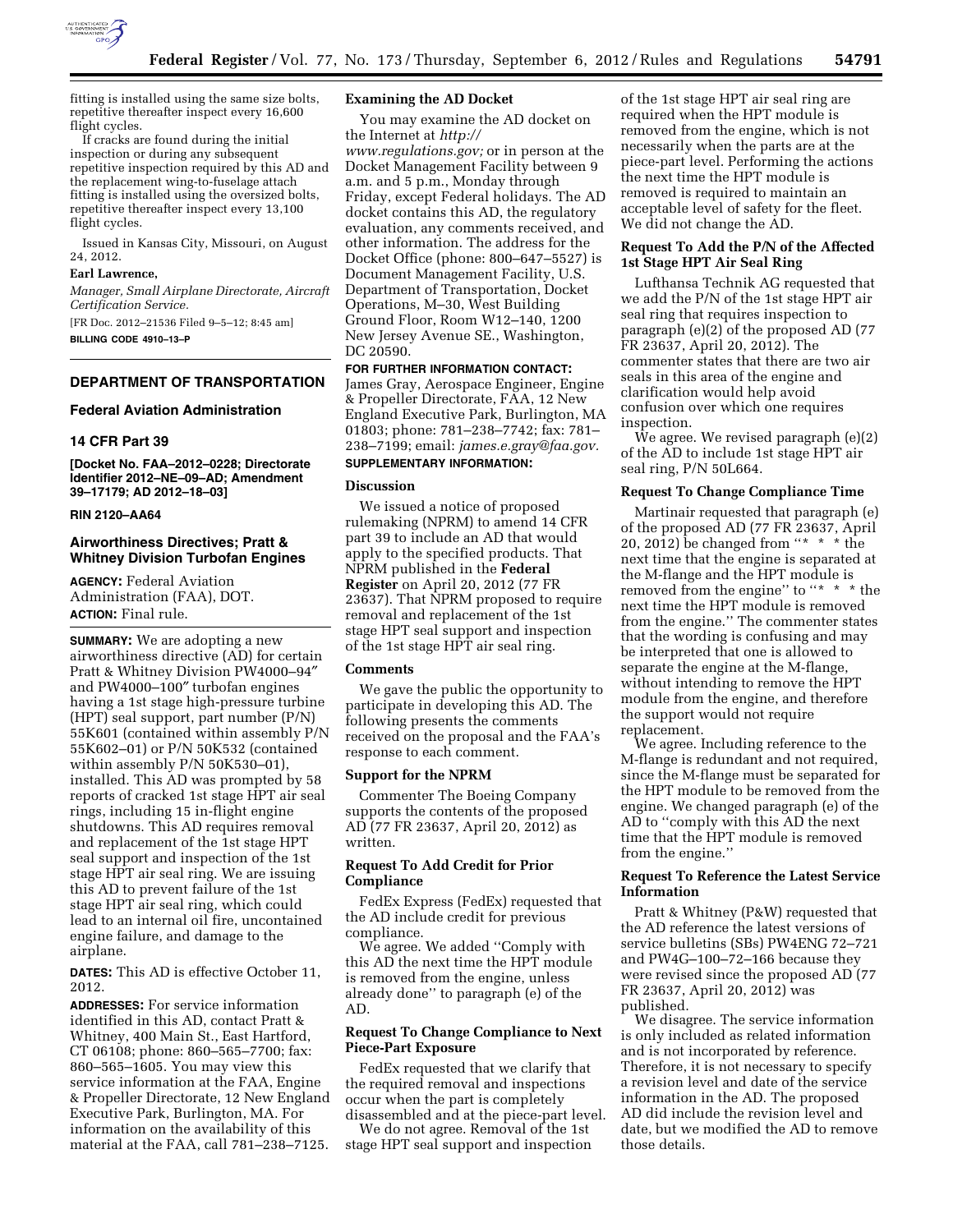# **Request To Revise the P/Ns of the 1st Stage HPT Seal Support**

Martinair, United, and P&W requested that the P/Ns of the 1st stage HPT seal support be changed because the 1st stage HPT seal support P/N is not generally tracked by itself, although the assembly P/N is. One commenter recommended mandating full incorporation of P&W SBs PW4ENG 72– 721 and PW4G–100–72–166, while another commenter recommended including the assembly P/Ns.

We partially agree. We agree that the assembly P/Ns should be included for clarity because the 1st stage HPT seal support is not generally tracked by itself. The assembly includes the support and the mating brush seal. Even though they are sold as sets and generally tracked together, it is important to note that the unsafe condition has been identified on the HPT seal support and not the brush seal. We disagree that the SBs should be incorporated by reference because there are multiple acceptable methods of performing the actions required by the AD. We changed paragraph (e)(1) of the AD to ''Remove the 1st stage HPT seal support, P/N 55K601 (contained within assembly P/N 55K602–01) or P/N 50K532 (contained within assembly P/N 50K530–01), from service and replace it with a serviceable 1st stage HPT seal support.''

# **Request To Revise the Cost of Compliance**

United requested that we revise the costs of compliance because the latest parts cost is \$48,695, not \$45,723, as stated in the proposed AD (77 FR 23637, April 20, 2012).

We agree. We included the latest parts costs in the Costs of Compliance paragraph of the AD.

#### **Conclusion**

We reviewed the relevant data, considered the comments received, and determined that air safety and the public interest require adopting the AD with the changes described previously. We also determined that, other than the updated parts cost, these changes will not increase the economic burden on any operator nor increase the scope of the AD.

# **Costs of Compliance**

We estimate that this AD will affect 446 P&W PW4000–94″ and PW4000– 100″ turbofan engines installed on airplanes of U.S. registry. We also estimate that it will take about 3 workhours to perform the removal and replacement of the 1st stage HPT seal support, and the removal, inspection,

and replacement if necessary of the 1st stage HPT air seal ring. The average labor rate is \$85 per work-hour. Required parts will cost about \$48,695 per engine. Based on these figures, we estimate the total cost of the AD to U.S. operators to be \$21,831,700.

#### **Authority for This Rulemaking**

Title 49 of the United States Code specifies the FAA's authority to issue rules on aviation safety. Subtitle I, section 106, describes the authority of the FAA Administrator. Subtitle VII: Aviation Programs, describes in more detail the scope of the Agency's authority.

We are issuing this rulemaking under the authority described in Subtitle VII, Part A, Subpart III, Section 44701: ''General requirements.'' Under that section, Congress charges the FAA with promoting safe flight of civil aircraft in air commerce by prescribing regulations for practices, methods, and procedures the Administrator finds necessary for safety in air commerce. This regulation is within the scope of that authority because it addresses an unsafe condition that is likely to exist or develop on products identified in this rulemaking action.

# **Regulatory Findings**

This AD will not have federalism implications under Executive Order 13132. This AD will not have a substantial direct effect on the States, on the relationship between the national government and the States, or on the distribution of power and responsibilities among the various levels of government.

*For the reasons discussed above, I certify that this AD:* 

(1) Is not a ''significant regulatory action'' under Executive Order 12866, (2) Is not a ''significant rule'' under

DOT Regulatory Policies and Procedures (44 FR 11034, February 26, 1979),

(3) Will not affect intrastate aviation in, and

(4) Will not have a significant economic impact, positive or negative, on a substantial number of small entities under the criteria of the Regulatory Flexibility Act.

# **List of Subjects in 14 CFR Part 39**

Air transportation, Aircraft, Aviation safety, Incorporation by reference, Safety.

### **Adoption of the Amendment**

Accordingly, under the authority delegated to me by the Administrator, the FAA amends 14 CFR part 39 as follows:

# **PART 39—AIRWORTHINESS DIRECTIVES**

■ 1. The authority citation for part 39 continues to read as follows:

**Authority:** 49 U.S.C. 106(g), 40113, 44701.

#### **§ 39.13 [Amended]**

■ 2. The FAA amends § 39.13 by adding the following new airworthiness directive (AD):

**2012–18–03 Pratt & Whitney Division:**  Amendment 39–17179; Docket No. FAA–2012–0228; Directorate Identifier 2012–NE–09–AD.

#### **(a) Effective Date**

This AD is effective October 11, 2012.

#### **(b) Affected ADs**

None.

#### **(c) Applicability**

This AD applies to the following Pratt & Whitney Division turbofan engines:

(1) PW4000–94″ engine models PW4050, PW4052, PW4056, PW4152, PW4156, PW4650, PW4060, PW4060A, PW4060C, PW4062, PW4062A, PW4156A, PW4158, PW4160, PW4460, and PW4462, including models with any dash-number suffix, with a 1st stage high-pressure turbine (HPT) seal support, part number (P/N) 55K601 (contained within assembly P/N 55K602–01) or P/N 50K532 (contained within assembly P/N 50K530–01), installed.

(2) PW4000–100″ engine models PW4164, PW4164C, PW4164C/B, PW4168, and PW4168A with a 1st stage HPT seal support, P/N 55K601 (contained within assembly P/N 55K602–01) or P/N 50K532 (contained within assembly P/N 50K530–01), installed.

#### **(d) Unsafe Condition**

This AD was prompted by 58 reports of cracked 1st stage HPT air seal rings, including 15 in-flight engine shutdowns. We are issuing this AD to prevent failure of the 1st stage HPT air seal ring, which could lead to an internal oil fire, uncontained engine failure, and damage to the airplane.

#### **(e) Compliance**

Comply with this AD the next time the HPT module is removed from the engine, unless already done.

(1) Remove the 1st stage HPT seal support, P/N 55K601 (contained within assembly P/N 55K602–01) or P/N 50K532 (contained within assembly P/N 50K530–01), from service and replace it with a serviceable 1st stage HPT seal support.

(2) Remove the 1st stage HPT air seal ring, P/N 50L664, from the engine and fluorescentpenetrant-inspect, or eddy current-inspect, it for cracks. If found cracked, remove the 1st stage HPT air seal ring from service.

#### **(f) Definition**

For the purpose of this AD, a serviceable 1st stage HPT seal support is one that has a P/N that is not listed in this AD.